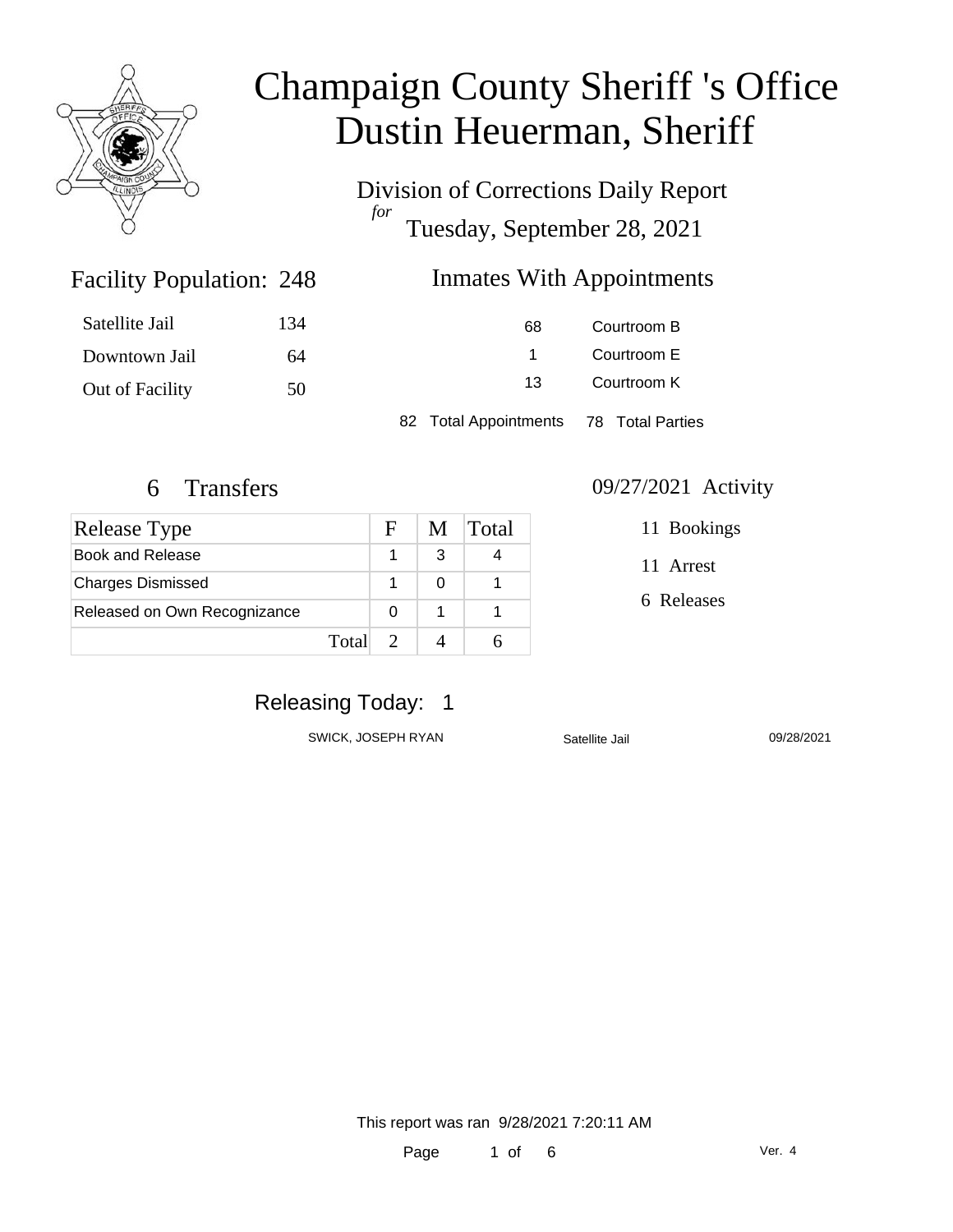

Division of Corrections Daily Report *for* Tuesday, September 28, 2021

#### Custody Status Count

- Civil Sentenced CCCC 1
- Electronic Home Dentention 18
	- Felony Arraignment 9
		- Felony Other 3
	- Felony Pre-Sentence 8
		- Felony Pre-Trial 166
	- Felony Pre-Trial DUI 1
	- Felony Sentenced CCSO 3
	- Felony Sentenced IDOC 18
		- Hold Other 1
	- Misdemeanor Arraignment 2
		- Misdemeanor Pre-Trial 2
			- Petition to Revoke 3
			- Remanded to DHS 13
				- Total 248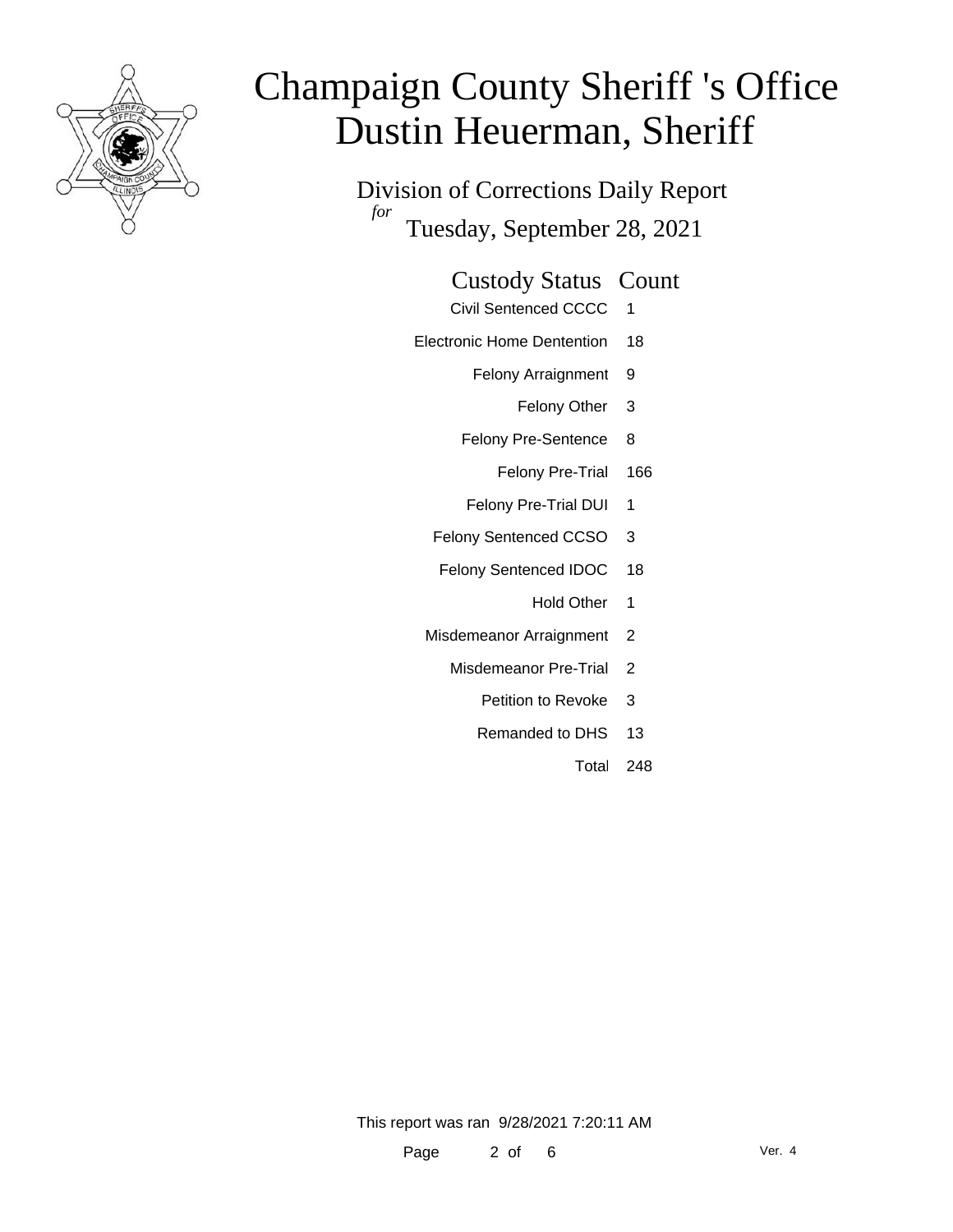

Division of Corrections Daily Report *for* Tuesday, September 28, 2021

### Inmates With Appointments

| <b>Jailing Party Name</b>       | Location    | Number of Records / Node |
|---------------------------------|-------------|--------------------------|
| ACKERMAN, CODY JAMES            | Courtroom B | 1 / Downtown Jail        |
| ADAMS, WENDY DELOISE            | Courtroom B | 1 / Satellite Jail       |
| AKINS, KEVIN IVAN               | Courtroom K | 1 / Satellite Jail       |
| <b>BECKLEY, ANTHONY PATRICK</b> | Courtroom B | 1 / Satellite Jail       |
| BENNETT, JOHN MICHAEL           | Courtroom B | 1 / Out of Facility      |
| <b>BOOKER, STEPHON MONTELL</b>  | Courtroom B | 1 / Out of Facility      |
| <b>BRIGGS, PATRICK MONTAY</b>   | Courtroom B | 1 / Out of Facility      |
| <b>BROWN, CORRION DEVONTAE</b>  | Courtroom B | 1 / Downtown Jail        |
|                                 | Courtroom K | 1 / Downtown Jail        |
| <b>BROWN, DANTE MAURICE</b>     | Courtroom B | 1 / Satellite Jail       |
| <b>BROWN, MARKEL RIKKI</b>      | Courtroom B | 1 / Satellite Jail       |
| BROWN, ROCKEITH JAVONTE         | Courtroom B | 1 / Satellite Jail       |
| CAMPBELL, AARON JACOB           | Courtroom B | 1 / Satellite Jail       |
| CAMPBELL, KEITH KNAQEEB         | Courtroom B | 1 / Out of Facility      |
| <b>CRAIG, ANTOINE DARRELL</b>   | Courtroom B | 2 / Downtown Jail        |
| <b>CROSS, PATRICK DONTRELLE</b> | Courtroom B | 1 / Out of Facility      |
| DIAL, CLAYTON COLE              | Courtroom K | 1 / Satellite Jail       |
| DOMINGO-CASTANEDA, FRANCISCO    | Courtroom E | 1 / Downtown Jail        |
| DORRIS, LORENZO                 | Courtroom B | 1 / Satellite Jail       |
| DUGE, JACKIE LEE, Junior        | Courtroom B | 1 / Downtown Jail        |
| DYE, KENNE YAKIEM               | Courtroom B | 1 / Out of Facility      |
| FINLEY, KEVIN DANTE             | Courtroom B | 1 / Downtown Jail        |
| FRANDLE, MARK RYAN              | Courtroom B | 1 / Satellite Jail       |
| FRANSISCO-CRISTOBAL, SIMON      | Courtroom K | 1 / Satellite Jail       |
| FREEMAN, ANGEL JANILA KAY       | Courtroom B | 2 / Satellite Jail       |
| GARY, XAVIER LAMAR              | Courtroom B | 1 / Satellite Jail       |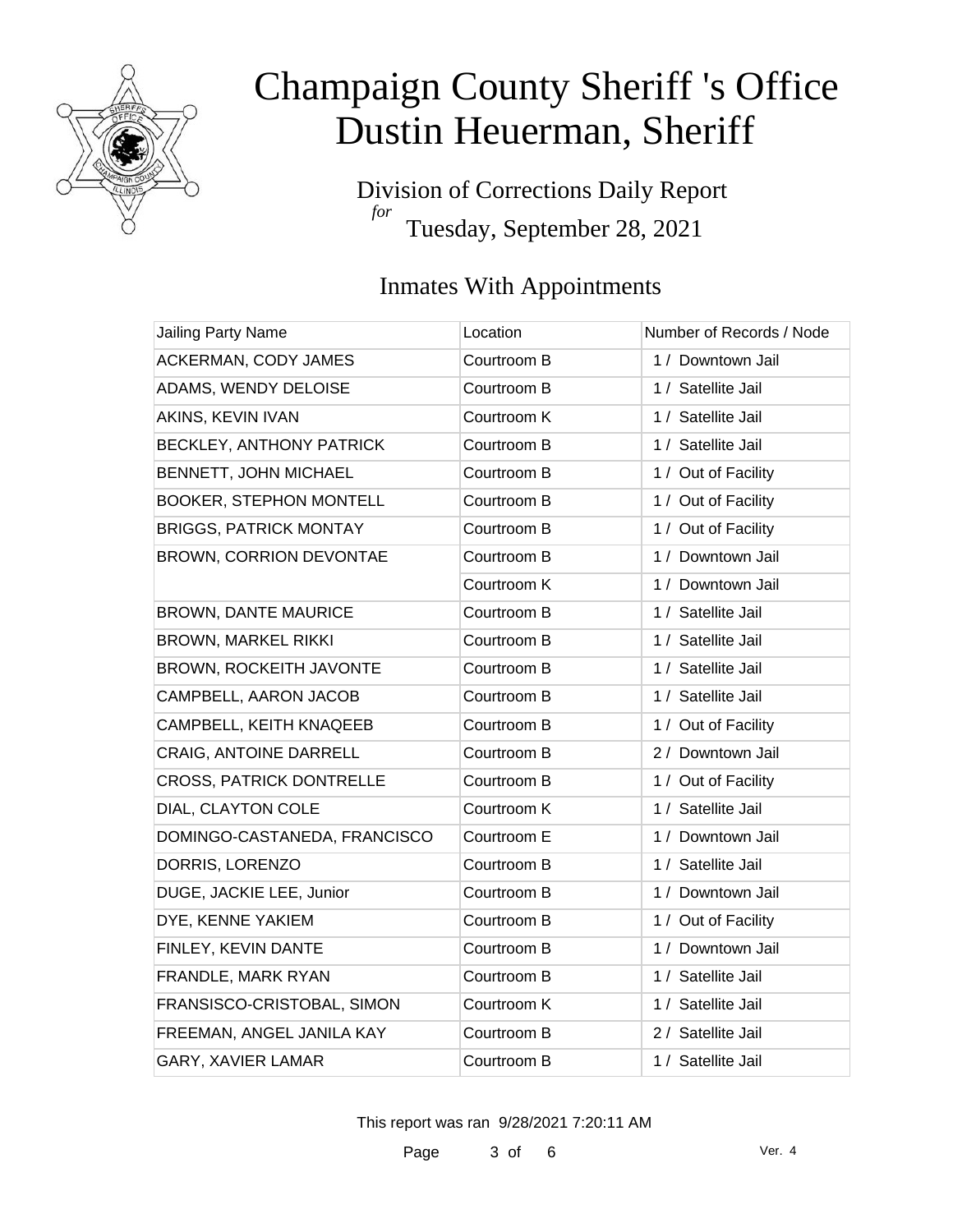

#### Division of Corrections Daily Report *for*

Tuesday, September 28, 2021

| <b>GRAHAM, CORTEZ LAMON</b>    | Courtroom B | 1 / Satellite Jail  |
|--------------------------------|-------------|---------------------|
| GRAY, JAMARH EMERE             | Courtroom K | 1 / Satellite Jail  |
| HAYES, CAMERON TAYLOR MALEEK   | Courtroom B | 1 / Downtown Jail   |
| HAYES, DEVON JERMAINE          | Courtroom B | 1 / Satellite Jail  |
| HEINZ, ANDREW MICHAEL          | Courtroom B | 1 / Satellite Jail  |
| HENRY, CRAIG ANDREW            | Courtroom B | 1 / Satellite Jail  |
| HILL, JACOB MILES              | Courtroom B | 1 / Satellite Jail  |
| HOLBROOK, JOHNNIE MATHIS       | Courtroom B | 1 / Satellite Jail  |
| HUGHES, TYDERRIUS DEQUON       | Courtroom B | 1 / Satellite Jail  |
| JACKSON, DEVONTA LAMONTE       | Courtroom B | 1 / Satellite Jail  |
| JACKSON, STEVE ALLEN           | Courtroom B | 1 / Out of Facility |
| LAWS, WILLIAM ZARAK, Third     | Courtroom B | 1 / Satellite Jail  |
| LENOIR, JOHN CHRISTOPHER       | Courtroom B | 1 / Downtown Jail   |
| LILLARD, LAWRENCE TYRONE       | Courtroom B | 1 / Out of Facility |
| LOCKETT, TEVIN MARQUEZ LAWRENC | Courtroom B | 1 / Satellite Jail  |
| LUCIO, JOHNNY RAY              | Courtroom B | 1 / Satellite Jail  |
| MARTIN, MANNIX TILMOND         | Courtroom B | 1 / Satellite Jail  |
| MATEO, JUAN LUCAS              | Courtroom K | 1 / Satellite Jail  |
| MCGAHA, CHRISTOPHER D          | Courtroom B | 1 / Satellite Jail  |
| MILES, DARRION ANTONIO KEVONTA | Courtroom B | 1 / Downtown Jail   |
| MILES, DEVLON VON, Junior      | Courtroom B | 1 / Downtown Jail   |
| MILLER, D'ANDRE                | Courtroom B | 1 / Out of Facility |
| MOCKBEE, KRISTOPHER ALLEN      | Courtroom B | 1 / Satellite Jail  |
| PATTON, TAVARUS LERAIL         | Courtroom B | 1 / Satellite Jail  |
| REED, JOSEPH LEE, Junior       | Courtroom B | 1 / Satellite Jail  |
| ROBINSON, DONNELL LEVON        | Courtroom B | 2 / Downtown Jail   |
| ROBINSON, DONTRELL DEVON       | Courtroom B | 1 / Downtown Jail   |
| ROBINSON, LEON SOLOMON         | Courtroom B | 1 / Downtown Jail   |
| ROSS, JAMARQUIS ANTHONY TYREE  | Courtroom B | 1 / Satellite Jail  |
|                                |             |                     |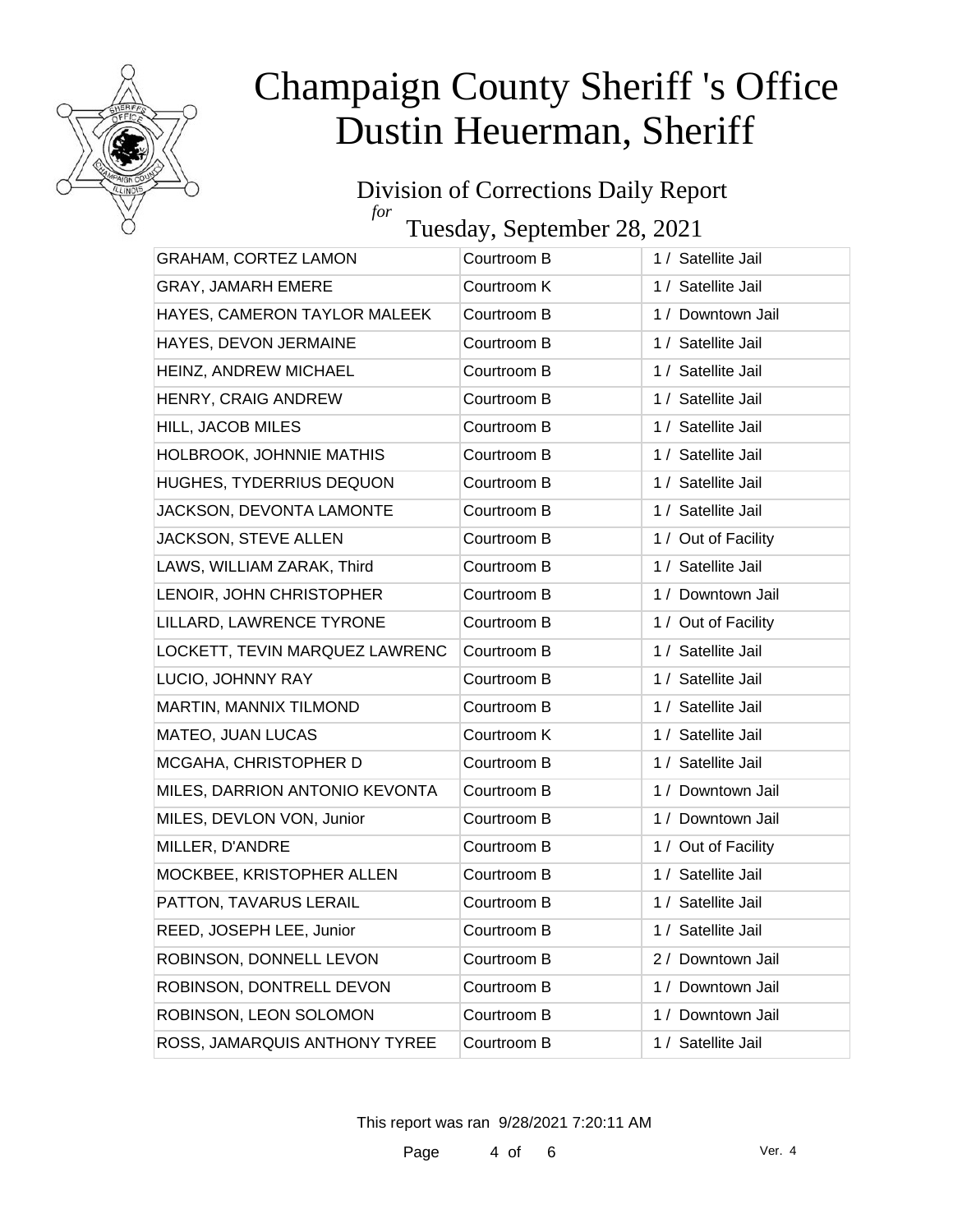

#### Division of Corrections Daily Report *for* Tuesday, September 28, 2021

ROUBSOUAY, MICKEY Courtroom B 1 / Satellite Jail RUNGE, ANDRE MARSEAN Courtroom B 1 / Downtown Jail SANDERS, MARKELL LAMAR Courtroom B 1 / Satellite Jail SCHINDLER, RICHARD ALLEN Courtroom B 1 / Satellite Jail SCOTT, DAWN RENEE Courtroom K 1 / Satellite Jail SHELTON, JOSIAH TIMOTHY Courtroom K 1 / Satellite Jail SMITH, JENNIFER LYNNE Courtroom K 1 / Satellite Jail SMITH, TARRIO TERRELLE Courtroom B 1 / Downtown Jail STOVER, ANDREW WADE Courtroom B 1 / Downtown Jail TAYLOR, NATHANIEL JAMES Courtroom K 1 / Satellite Jail TAYLOR, STANLEY JAMES Courtroom B 1 / Satellite Jail THOMAS, BRYANT Courtroom K 1 / Downtown Jail TIPSORD, NOAH LEE Courtroom B 1 / Out of Facility TOMS, ANDREW CHUCKY COURTROOM B 1 / Satellite Jail TRAVIS, DENZEL DANTRELL Courtroom B 1 / Downtown Jail WASH, LATINA VLNIA COURTROOM K 1 / Satellite Jail WASHINGTON, ANDRE KINTE Courtroom B 1 / Satellite Jail WHITE, JUSTIN STEVEN Courtroom B 1/ Satellite Jail WHITSON, HUNTER ADRIAN Courtroom B 1 / Out of Facility WILLIAMS, JAVONTAE DEMAR Courtroom B 1 / Downtown Jail WILLIAMS, KENNETH BERNARD Courtroom B 1 / Downtown Jail WINSTON, ALYSSIA LETEECE COurtroom K 1 / Satellite Jail WORKER, CORY JAMES Courtroom B 1/ Downtown Jail YOUNG, ANTHONY PAUL Courtroom B 1 / Downtown Jail

### **Transfers**

| COOK, MICHAEL EDWARD         | Book and Release             | Out of Facility |
|------------------------------|------------------------------|-----------------|
| MEYERS, ZACHAURY LEE         | Released on Own Recognizance | Satellite Jail  |
| <b>MYERS, RODERICK LAMAR</b> | Book and Release             | Out of Facility |
| PARKER, EMEECHA SHUNDRA      | Book and Release             | Out of Facility |